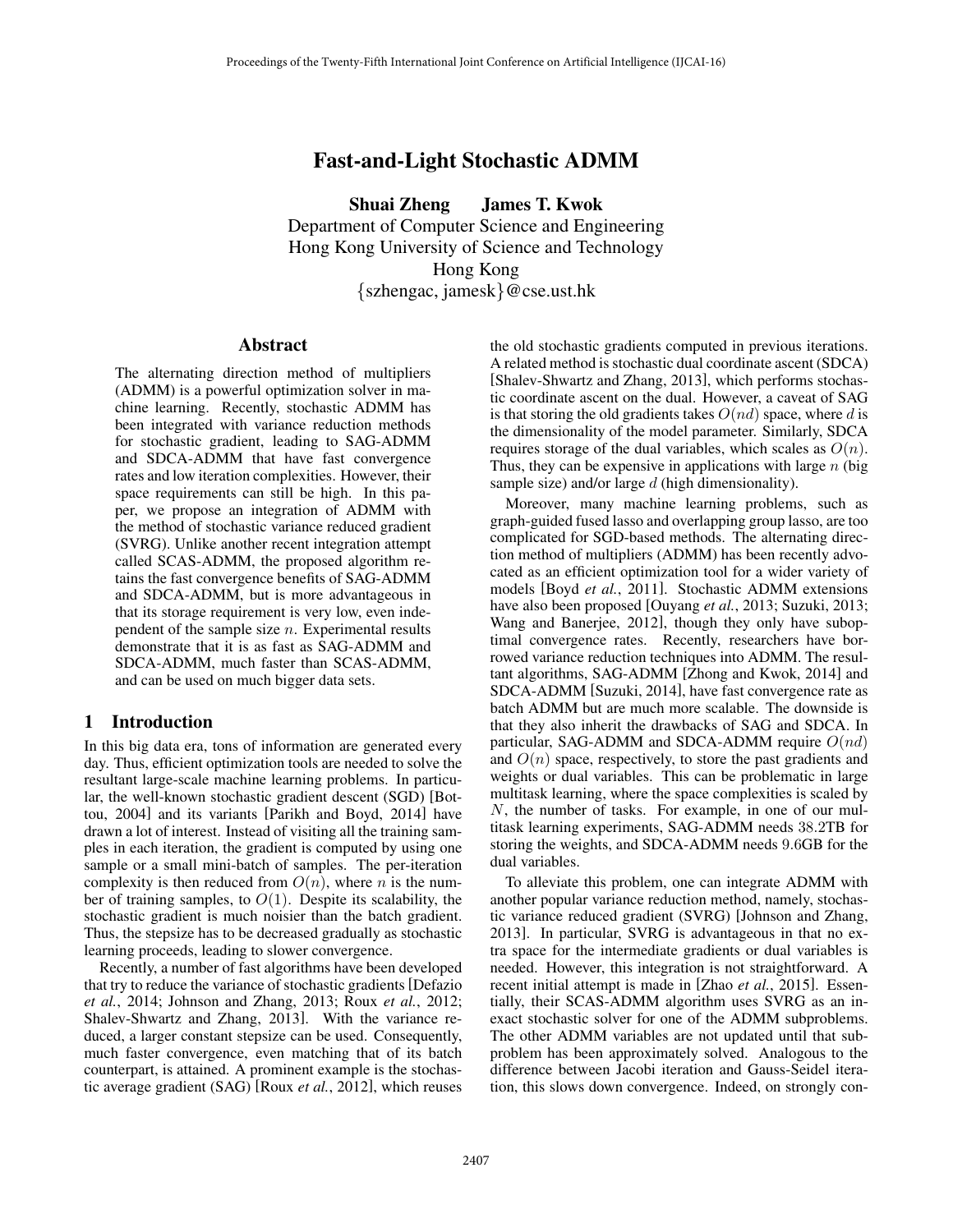vex problems, SCAS-ADMM only has sublinear convergence while SDCA-ADMM has a linear rate. On general convex problems, SCAS-ADMM requires the stepsize to be gradually reduced. This defeats the original purpose of using SVRG-based algorithms, which aim at using a larger, constant learning rate to achieve fast convergence [Johnson and Zhang, 2013].

In this paper, we propose a tighter integration of SVRG and ADMM with a constant learning rate. The per-iteration computational cost of the resultant SVRG-ADMM algorithm is as low as existing stochastic ADMM methods, but yet it admits fast linear convergence on strongly convex problems. Among existing stochastic ADMM algorithms, a similar linear convergence result is only proved in SDCA-ADMM for a special ADMM setting. Besides, it is well-known that the penalty parameter in ADMM can significantly affect convergence [Nishihara *et al.*, 2015]. While its effect on the batch ADMM has been well-studied [Deng and Yin, 2015; Nishihara *et al.*, 2015], that on stochastic ADMM is still unclear. We show that its optimal setting is, interestingly, the same as that in the batch setting. Moreover, SVRG-ADMM does not need to store the gradients or dual variables throughout the iterations. This makes it particularly appealing when both the number of samples and label classes are large.

**Notation**: For a vector *x*,  $||x||$  is its  $\ell_2$ -norm, and  $||x||_Q =$  $\sqrt{x^TQx}$ . For a matrix *X*,  $||X||$  is its spectral norm,  $\sigma_{\max}(X)$ (resp.  $\sigma_{\min}(X)$ ) is its largest (resp. smallest) eigenvalue, and  $X^{\dagger}$  its pseudoinverse. For a function *f*, *f*<sup> $\prime$ </sup> is a subgradient. When  $f$  is differentiable, we use  $\nabla f$  as its gradient.

# 2 Related Work

Consider the regularized risk minimization problem:  $\min_x \frac{1}{n} \sum_{i=1}^n f_i(x) + r(x)$ , where *x* is the model parameter,  $\overline{n}$  is the number of training samples,  $f_i$  is the loss due to sample  $i$ , and  $r$  is a regularizer. For many structured sparsity regularizers,  $r(x)$  is of the form  $g(Ax)$ , where A is a matrix [Kim *et al.*, 2009; Jacob *et al.*, 2009]. By introducing an additional *y*, the problem can be rewritten as

$$
\min_{x,y} f(x) + g(y) : Ax - y = 0,\tag{1}
$$

where

$$
f(x) = \frac{1}{n} \sum_{i=1}^{n} f_i(x).
$$
 (2)

Problem (3) can be conveniently solved by the alternating direction method of multipliers (ADMM) [Boyd *et al.*, 2011]. In general, ADMM considers problems of the form

$$
\min_{x,y} f(x) + g(y) : Ax + By = c,\tag{3}
$$

where  $f, g$  are convex functions, and  $A, B$  (resp.  $c$ ) are constant matrices (resp. vector). Let  $\rho > 0$  be a penalty parameter, and *u* be the dual variable. At iteration *t*, ADMM performs the updates:

$$
y_t = \arg\min_{y} g(y) + \frac{\rho}{2} \|Ax_{t-1} + By - c + u_{t-1}\|^2, \text{(4)}
$$

$$
x_t = \arg\min_x f(x) + \frac{\rho}{2} \|Ax + By_t - c + u_{t-1}\|^2, \quad (5)
$$

$$
u_t = u_{t-1} + Ax_t + By_t - c.
$$
 (6)

With  $f$  in (2), solving (5) can be computationally expensive when the data set is large. Recently, a number of stochastic and online variants of ADMM have been developed [Wang and Banerjee, 2012; Ouyang *et al.*, 2013; Suzuki, 2013]. However, they converge much slower than the batch ADMM, namely,  $O(1/\sqrt{T})$  vs  $O(1/T)$  for convex problems, and  $O(\log T/T)$  vs linear convergence for strongly convex problems.

For gradient descent, a similar gap in convergence rates between the stochastic and batch algorithms is well-known [Roux *et al.*, 2012]. As noted by [Johnson and Zhang, 2013], the underlying reason is that SGD has to control the gradient's variance by gradually reducing its stepsize  $\eta$ . Recently, by observing that the training set is always finite in practice, a number of variance reduction techniques have been developed that allow the use of a constant stepsize, and consequently faster convergence. In this paper, we focus on the SVRG [Johnson and Zhang, 2013], which is advantageous in that no extra space for the intermediate gradients or dual variables is needed. The algorithm proceeds in stages. At the beginning of each stage, the gradient  $\tilde{z} = \frac{1}{n} \sum_{i=1}^{n} \nabla f_i(\tilde{x})$  is computed using a past parameter estimate  $\tilde{x}$ . For each subsequent iteration *t* in this stage, the approximate gradient

$$
\hat{\nabla} f(x_{t-1}) = \frac{1}{b} \sum_{i_t \in \mathcal{I}_t} (\nabla f_{i_t}(x_{t-1}) - \nabla f_{i_t}(\tilde{x})) + \tilde{z} \tag{7}
$$

is used, where  $\mathcal{I}_t$  is a mini-batch of size *b* from  $\{1, 2, \ldots, n\}$ . Note that  $\hat{\nabla} f(x_{t-1})$  is unbiased (i.e.,  $\mathbb{E} \hat{\nabla} f(x_{t-1}) =$  $\nabla f(x_{t-1})$ , and its (expected) variance goes to zero asymptotically.

Recently, variance reduction has also been incorporated into stochastic ADMM. For example, SAG-ADMM [Zhong and Kwok, 2014] is based on SAG [Roux *et al.*, 2012]; and SDCA-ADMM [Suzuki, 2014] is based on SDCA [Shalev-Shwartz and Zhang, 2013]. Both enjoy low iteration complexities and fast convergence. However, SAG-ADMM requires *O*(*nd*) space for the old gradients and weights, where *d* is the dimensionality of *x*. As for SDCA-ADMM, even though its space requirement is lower, it is still proportional to *N*, the number of labels in a multiclass/multilabel/multitask learning problem. As *N* can easily be in the thousands or even millions (e.g., Flickr has more than 20 millions tags), SAG-ADMM and SDCA-ADMM can still be problematic.

## 3 Integrating SVRG with Stochastic ADMM

In this paper, we make the following assumptions on the  $f_i$ 's in (2) and *g* in (3).

Assumption 1. *Each f<sup>i</sup> is convex, continuously differentiable, and has Li-Lipschitz-continuous gradient. In other words, there exists*  $L_i > 0$  *such that*  $f_i(x_j) \leq f_i(x_i) +$  $\nabla f_i(x_i)^T (x_j - x_i) + \frac{L_i}{2} ||x_i - x_j||^2$  for all  $x_i, x_j$ .

Assumption 2. *g is convex, but can be nonsmooth.*

Let  $(x_*, y_*)$  be the optimal (primal) solution of (3), and  $u_*$ the corresponding dual solution. At optimality, we have

$$
\nabla f(x_*) + \rho A^T u_* = 0, \quad g'(y_*) + \rho B^T u_* = 0, \quad (8)
$$

$$
Ax_* + By_* = c. \quad (9)
$$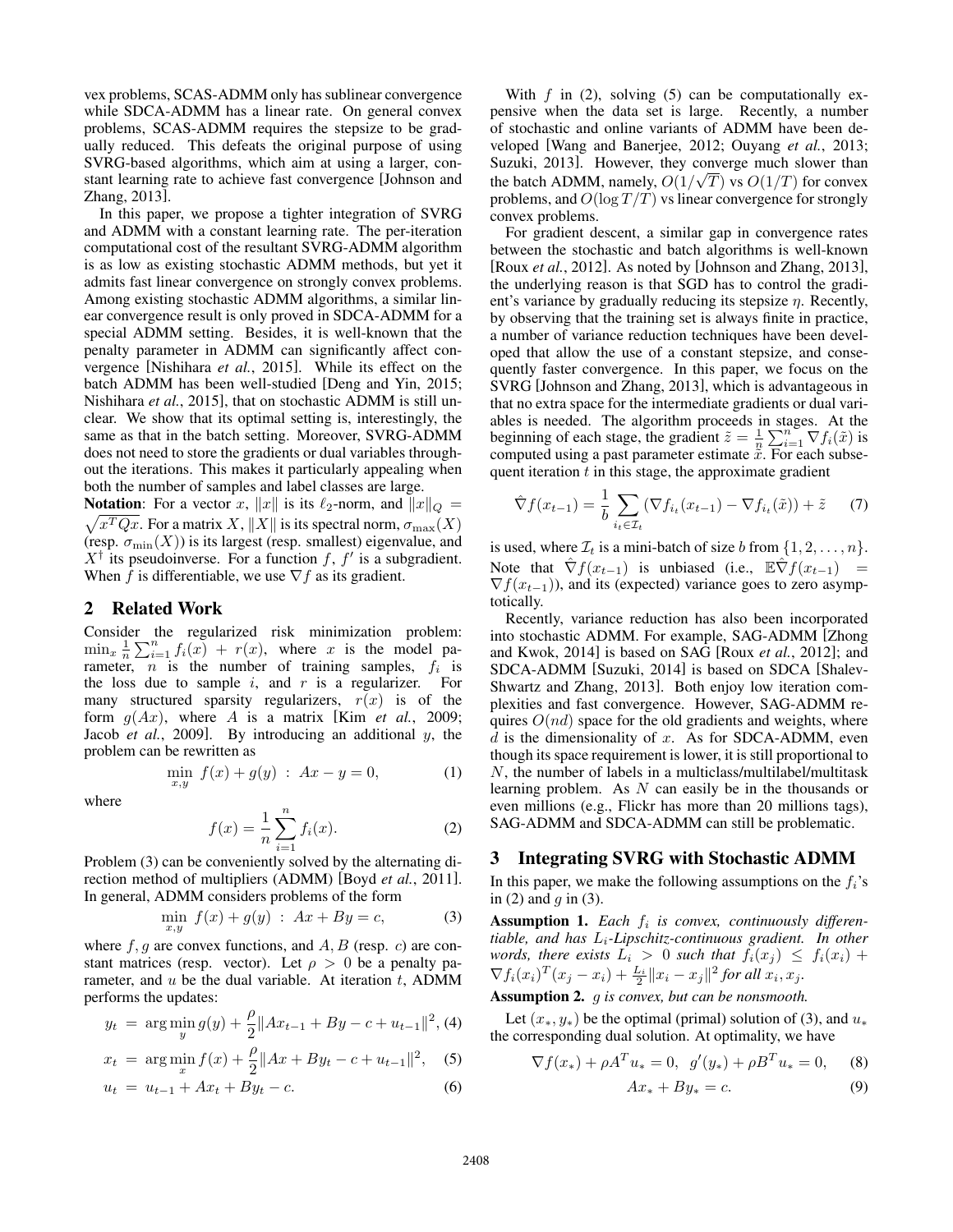#### 3.1 Strongly Convex Problems

In this section, we consider the case where *f* is strongly convex. A popular example in machine learning is the square loss.

**Assumption 3.** *f is strongly convex, i.e., there exists*  $\lambda_f > 0$  $\frac{f(x_i)}{2} \geq f(x_j) + \nabla f(x_j)^T (x_i - x_j) + \frac{\lambda_f}{2} ||x_i - x_j||^2$ *for all*  $x_i, x_j$ .

Moreover, we assume that matrix *A* has full row rank. This assumption has been commonly used in the convergence analysis of ADMM algorithms [Deng and Yin, 2015; Ghadimi *et al.*, 2015; Giselsson and Boyd, 2014; Nishihara *et al.*, 2015].

#### Assumption 4. *Matrix A has full row rank.*

The proposed procedure is shown in Algorithm 1. Similar to SVRG, it is divided into stages, each with *m* iterations. The updates for  $y_t$  and  $u_t$  are the same as batch ADMM ((4) and (6)). The key change is on the more expensive  $x_t$  update. We first replace (5) by its first-order approximation  $f(x_{t-1}) + \nabla f(x_{t-1})^T x$ . As in SVRG, the full gradient  $\nabla f(x_{t-1})$  is approximated by  $\hat{\nabla} f(x_{t-1})$  in (7). Recall that  $\hat{\nabla} f(x_{t-1})$  is unbiased and its (expected) variance goes to zero. In other words,  $\nabla f(x_{t-1}) \rightarrow \nabla f(x_*)$ when  $x_{t-1}$  and  $\tilde{x}$  approach the optimal  $x_*$ , which allows the use of a constant stepsize. In contrast, traditional stochastic approximations such as OPG-ADMM [Suzuki, 2013] use  $\frac{1}{b} \sum_{i_t \in \mathcal{I}_t} \nabla f_{i_t}(x_{t-1})$  to approximate the full gradient, and a decreasing step size is needed to ensure convergence.

Unlike SVRG, the optimization subproblem in Step 9 has the additional terms  $\frac{\rho}{2} ||Ax + By_t - c + u_{t-1}||^2$  (from subproblem (5)) and  $\frac{1}{2\eta}||x - x_{t-1}||_G^2$  (to ensure that the next iterate is close to the current iterate  $x_{t-1}$ ). A common setting for *G* is simply  $G = I$  [Ouyang *et al.*, 2013]. Step 9 then reduces to

$$
x_t = \left(\frac{1}{\eta}I + \rho A^T A\right)^{-1}
$$

$$
\left(\frac{x_{t-1}}{\eta} - \hat{\nabla}f(x_{t-1}) + \rho A^T (By_t - c + u_{t-1})\right). (10)
$$

Note that  $(\frac{1}{\eta}I + \rho A^T A)^{-1}$  above can be pre-computed. On the other hand, while some stochastic ADMM algorithms [Ouyang *et al.*, 2013; Zhong and Kwok, 2014] also need to compute a similar matrix inverse, their  $\eta$ 's change with iterations and so cannot be pre-computed.

When  $A^T A$  is large, storage of this matrix may still be problematic. To alleviate this, a common approach is *linearization* (also called the inexact Uzawa method) [Zhang *et al.*, 2011]. It sets  $G = \gamma I - \eta \rho A^T A$  with

$$
\gamma \ge \gamma_{\min} \equiv \eta \rho \|A^T A\| + 1 \tag{11}
$$

to ensure that  $G \succeq I$ . The  $x_t$  update in (10) then simplifies to

$$
x_{t} = x_{t-1} - \frac{\eta}{\gamma} \left( \hat{\nabla} f(x_{t-1}) + \rho A^{T} (Ax_{t-1} + By_{t} - c + u_{t-1}) \right). \tag{12}
$$

Note that steps 2 and 12 in Algorithm 1 involve the pseudoinverse  $A^{\dagger}$ . As *A* is often sparse, this can be efficiently computed by the Lanczos algorithm [Golub and Van Loan, 2012].

#### Algorithm 1 SVRG-ADMM for strongly convex problems.

1: **Input:**  $m, \eta, \rho > 0$ . 2: initialize  $\tilde{x}_0$ ,  $\tilde{y}_0$  and  $\tilde{u}_0 = -\frac{1}{\rho}(A^T)^{\dagger} \nabla f(\tilde{x}_0)$ ; 3: for  $s = 1, 2, \ldots$  do 4:  $\tilde{x} = \tilde{x}_{s-1};$ <br>5:  $x_0 = \tilde{x}_{s-1}$ 5:  $x_0 = \tilde{x}_{s-1}; y_0 = \tilde{y}_{s-1}; u_0 = \tilde{u}_{s-1};$ 6:  $\tilde{z} = \frac{1}{n} \sum_{i=1}^{n} \nabla f_i(\tilde{x});$ 7: **for**  $t = 1, 2, ..., m$  do 8:  $y_t \leftarrow \arg \min_y g(y) + \frac{\rho}{2} ||Ax_{t-1} + By - c + u_{t-1}||^2;$ 9:  $x_t \leftarrow \arg \min_x \hat{\nabla} f(x_{t-1})^T x + \frac{\rho}{2} \|Ax + By_t - c +$  $u_{t-1}$ ||<sup>2</sup> +  $\frac{||x-x_{t-1}||^2_G}{2\eta};$ 10:  $u_t \leftarrow u_{t-1} + Ax_t + By_t - c;$ 11: end for 12:  $\tilde{x}_s = \frac{1}{m} \sum_{t=1}^m x_t; \quad \tilde{y}_s = \frac{1}{m} \sum_{t=1}^m y_t; \quad \tilde{u}_s =$  $-\frac{1}{\rho}(A^T)^\dagger \nabla f(\tilde{x}_s);$ 13: end for 14: **Output:**  $\tilde{x}_s, \tilde{y}_s$ ;

In general, as in other stochastic algorithms, the stochastic gradient is computed based on a mini-batch of size *b*. The following Proposition shows that the variance can be progressively reduced. Note that this and other results in this section also hold for the batch mode, in which the whole data set is used in each iteration (i.e.,  $b = n$ ).

**Proposition 1.** *The variance of*  $\hat{\nabla} f(x_{t-1})$  *is bounded by*  $\mathbb{E} \|\hat{\nabla} f(x_{t-1}) - \nabla f(x_{t-1})\|^2 \le$  $4L_{\max}\beta(b) (J(x_{t-1}) - J(x_*) + J(\tilde{x}) - J(x_*)),$  where  $L_{\text{max}} \equiv \max_i L_i, \ \beta(b) = \frac{n-b}{b(n-1)}, \ J(x) = f(x) + \rho u_*^T A x,$ *and*  $J(x_{t-1}) - J(x_*) + J(\tilde{x}) - J(x_*) \geq 0$ .

Using (8) and (9),  $J(x) - J(x_*) = f(x) - f(x_*)$  $\nabla f(x_*)^T (x - x_*) = 0$  when  $x \to x_*$ , and thus the variance goes to zero. Moreover, as expected, the variance reduces when *b* increases, and goes to zero when  $b = n$ . However, a large *b* leads to a high per-iteration cost. Thus, there is a tradeoff between "high variance with cheap iterations" and "low variance with expensive iterations".

#### Convergence Analysis

In this section, we study the convergence w.r.t.  $R(x, y) \equiv$  $f(x)-f(x_{*})-\nabla f(x_{*})^{T}(x-x_{*})+g(y)-g(y_{*})-g'(y_{*})^{T}(y-x_{*})$  $y_$ ). First, note that  $R(x, y)$  is always non-negative.

**Proposition 2.**  $R(x, y) > 0$  for any *x* and *y*.

Using the optimality conditions in (8) and (9),  $R(x, y)$  can be rewritten as  $f(x) + g(y) + \rho u_*^T (Ax + By - c) - (f(x_*) + f(x_*) + f(x_*)$  $g(y_*) + \rho u_*^T (Ax_* + By_* - c)$ , which is the difference of the Lagrangians in (3) evaluated at  $(x, y, u_*)$  and  $(x_*, y_*, u_*)$ . Moreover,  $R(x, y) \geq 0$  is the same as the variational inequality used in [He and Yuan, 2012].

The following shows that Algorithm 1 converges linearly. Theorem 1. *Let*

$$
\kappa = \frac{\|G + \eta \rho A^T A\|}{\lambda_f \eta (1 - 4L_{\max} \eta \beta(b))m} + \frac{4L_{\max} \eta \beta(b)(m+1)}{(1 - 4L_{\max} \eta \beta(b))m} + \frac{L_f}{\rho (1 - 4L_{\max} \eta \beta(b)) \sigma_{\min}(AA^T)m}.
$$
\n(13)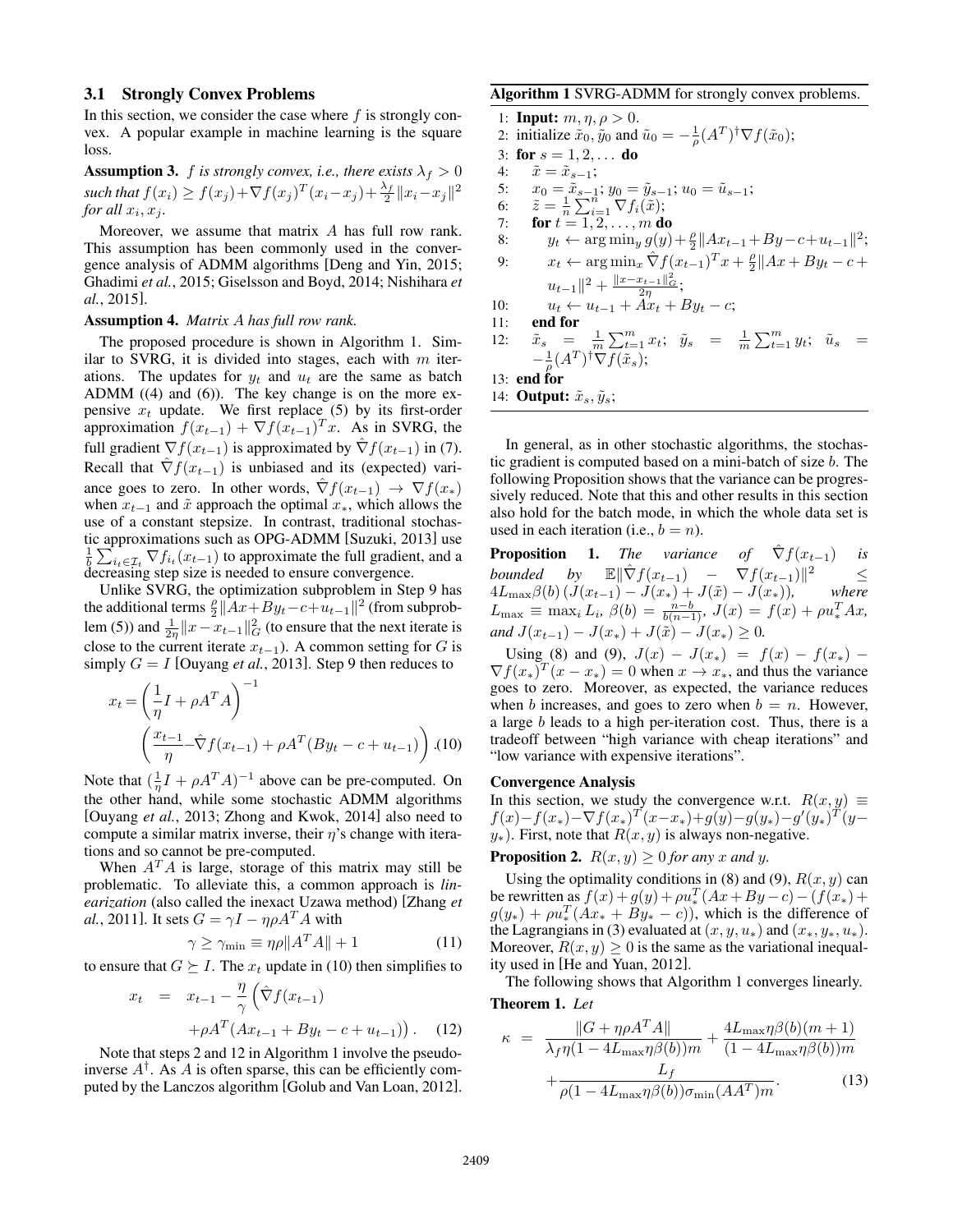*Choose*  $0 < \eta < \min\left\{\frac{1}{L_f}, \frac{1}{4L_{\max}\beta(b)}\right\}$ o *, and the number of iterations m is sufficiently large such that*  $\kappa < 1$ *. Then,*  $\mathbb{E}R(\tilde{x}_s, \tilde{y}_s) \leq \kappa^s R(\tilde{x}_0, \tilde{y}_0).$ 

Theorem 1 is similar to the SVRG results in [Johnson and Zhang, 2013; Xiao and Zhang, 2014]. However, it is not a trivial extension because of the presence of the equality constraint and Lagrangian multipliers in the ADMM formulation. Moreover, for the existing stochastic ADMM algorithms, linear convergence is only proved in SDCA-ADMM for a special case  $(B = -I$  and  $c = 0$  in (3)). Here, we have linear convergence for a general *B* and any  $G \succeq I$  (in step 9).

**Corollary 1.** For a fixed  $\kappa$  and  $\epsilon > 0$ , the number *of stages s required to ensure*  $\mathbb{E}R(\tilde{x}_s, \tilde{y}_s) \leq \epsilon$  *is*  $s \geq$  $\log\left(\frac{R(\tilde{x}_0,\tilde{y}_0)}{\epsilon}\right)$  $\int$  / log  $\left(\frac{1}{\kappa}\right)$ *. Moreover, for any*  $\delta \in (0,1)$ *, we have the high-probability bound:*  $\text{Prob}(R(\tilde{x}_s, \tilde{y}_s) \leq \epsilon) \geq$  $1 - \delta \text{ if } s \geq \log \left( \frac{R(\tilde{x}_0, \tilde{y}_0)}{\epsilon \delta} \right) / \log \left( \frac{1}{\kappa} \right).$ 

# Optimal ADMM Parameter  $\rho$

With linearization, the first term in (13) becomes  $\|\gamma I\|/(\lambda_f \eta (1 - 4L_{\max} \eta \beta(b))m)$ . Obviously, it is desirable to have a small convergence factor  $\kappa$ , and so we will always use  $\gamma = \gamma_{\min}$  in (11). The following Proposition obtains the optimal  $\rho_*,$  which yields the smallest  $\kappa$  value and thus fastest convergence. Interestingly, this  $\rho_*$  is the same as that of its batch counterpart (Theorem 7 in [Nishihara *et al.*, 2015]). In other words, the optimal  $\rho_*$  is not affected by the stochastic approximation.

**Proposition 3.** The smallest  $\kappa$  is obtained when  $\rho = \rho_* \equiv$  $\sqrt{\frac{L_f \lambda_f}{\sigma_{\max}(AA^T) \sigma_{\min}(AA^T)}}$ .

#### 3.2 General Convex Problems

In this section, we consider (general) convex problems, and only Assumptions 1, 2 are needed. The procedure (Algorithm 2) differs slightly from Algorithm 1 in the initialization of each stage (steps 2, 5, 12) and the final output (step 14).

As expected, with a weaker form of convexity, the convergence rate of Algorithm 2 is no longer linear. Following [Ouyang *et al.*, 2013; Suzuki, 2013; Zhong and Kwok, 2014], we consider the convergence of  $R(\bar{x}, \bar{y}) + \zeta ||A\bar{x} + B\bar{y} - c||$ , where  $\zeta > 0$  and  $||A\bar{x} + B\bar{y} - c||$  measures the feasibility of the ADMM solution. The following Theorem shows that Algorithm 2 has  $O(1/s)$  convergence. Since both  $R(\bar{x}, \bar{y})$  and  $||A\bar{x} + B\bar{y} - c||$  are always nonnegative, obviously each term individually also has *O*(1*/s*) convergence.

**Theorem 2.** Choose 
$$
0 < \eta < \min\left\{\frac{1}{L_f}, \frac{1}{8L_{\max}\beta(b)}\right\}
$$
. Then,

$$
\mathbb{E}(R(\bar{x}, \bar{y}) + \zeta || A\bar{x} + B\bar{y} - c ||)
$$
\n
$$
\leq \frac{4L_{\max}\eta\beta(b)(m+1)}{(1 - 8L_{\max}\eta\beta(b))ms} \left( f(\hat{x}_0) - f(x_*) - \nabla f(x_*)^T(\hat{x}_0 - x_*) \right)
$$
\n
$$
+ \frac{\frac{1}{2\eta} ||\hat{x}_0 - x_*||_{G + \eta\rho A^T A}^2 + \rho \left( ||\hat{u}_0 - u_*||^2 + \frac{\zeta^2}{\rho^2} \right)}{(1 - 8L_{\max}\eta\beta(b))ms} . \quad (14)
$$

The following Corollary obtains a sublinear convergence rate for the batch case  $(b = n)$ . This is similar to that of

#### Algorithm 2 SVRG-ADMM for general convex problems.

1: **Input:**  $m, \eta, \rho > 0$ . 2: initialize  $\tilde{x}_0 = \hat{x}_0$ ,  $\hat{y}_0$  and  $\hat{u}_0$ ; 3: for  $s = 1, 2, \ldots$  do 4:  $\tilde{x} = \tilde{x}_{s-1};$ <br>5:  $x_0 = \hat{x}_{s-1}$ 5:  $x_0 = \hat{x}_{s-1}; y_0 = \hat{y}_{s-1}; u_0 = \hat{u}_{s-1};$ 6:  $\tilde{z} = \frac{1}{n} \sum_{i=1}^{n} \nabla f_i(\tilde{x});$ 7: **for**  $t = 1, 2, ..., m$  do 8:  $y_t \leftarrow \arg \min_y g(y) + \frac{\rho}{2} ||Ax_{t-1} + By - c + u_{t-1}||^2;$ 9:  $x_t \leftarrow \arg \min_x \hat{\nabla} f(x_{t-1})^T x + \frac{\rho}{2} ||Ax + By_t - c + \frac{\rho}{2} ||Ax + By_t - c + \frac{\rho}{2} ||Ax + By_t - c + \frac{\rho}{2} ||Ax + By_t - c + \frac{\rho}{2} ||Ax + By_t - c + \frac{\rho}{2} ||Ax + By_t - c + \frac{\rho}{2} ||Ax + By_t - c + \frac{\rho}{2} ||Ax + By_t - c + \frac{\rho}{2} ||Ax + By_t - c + \frac{\rho}{2} ||Ax + By_t - c + \frac{\rho}{2} ||Ax + By_t - c + \frac{\rho}{2} ||Ax + By_t - c + \frac{\rho}{2} ||Ax$  $u_{t-1}$ ||<sup>2</sup> +  $\frac{||x-x_{t-1}||^2_G}{2\eta};$ 10:  $u_t \leftarrow u_{t-1} + Ax_t + By_t - c;$ 11: end for 12:  $\tilde{x}_s = \frac{1}{m} \sum_{t=1}^m x_t; \, \tilde{y}_s = \frac{1}{m} \sum_{t=1}^m y_t; \, \hat{x}_s = x_m; \, \hat{y}_s =$  $y_m$ ;  $\hat{u}_s = u_m$ ; 13: end for 14: **Output:**  $\bar{x} = \frac{1}{s} \sum_{i=1}^{s} \tilde{x}_i, \bar{y} = \frac{1}{s} \sum_{i=1}^{s} \tilde{y}_s$ .

Remark 1 in [Ouyang *et al.*, 2013]. However, here we allow a general *G* while they require  $G = I$ .

**Corollary 2.** In batch learning, 
$$
R(\bar{x}, \bar{y}) + \zeta ||A\bar{x} + b\bar{y} - c|| \le \frac{1}{2\eta ms} ||\tilde{x}_0 - x_*||^2_{G + \eta \rho A^T A} + \frac{\rho}{ms} (||\tilde{u}_0 - u_*||^2 + \frac{\zeta^2}{\rho^2}).
$$

# 3.3 Comparison with SCAS-ADMM

The recently proposed SCAS-ADMM [Zhao *et al.*, 2015] is a more rudimentary integration of SVRG and ADMM. The main difference with our method is that SCAS-ADMM moves the updates of *y* and *u* outside the inner for loop. As such, the inner for loop focuses only on updating *x*, and is the same as using a one-stage SVRG to solve for an inexact *x* solution in (5). Variables *y* and *u* are not updated until the *x* subproblem has been approximately solved (after running *m* updates of *x*).

In contrast, we replace the *x* subproblem in (5) with its first-order stochastic approximation, and then update *y* and *u* in every iteration as *x*. This difference is analogous to that between the Jacobi iteration and Gauss-Seidel iteration. The use of first-order stochastic approximation has also shown clear speed advantage in other stochastic ADMM algorithms [Ouyang *et al.*, 2013; Suzuki, 2013; Zhong and Kwok, 2014; Suzuki, 2014], and is especially desirable on big data sets.

As a result, the convergence rates of SCAS-ADMM are inferior to those of SVRG-ADMM. On strongly convex problems, SVRG-ADMM attains a linear convergence rate, while SCAS-ADMM only has *O*(1*/s*) convergence. On general convex problems, both SVRG-ADMM and SCAS-ADMM have a convergence rate of *O*(1*/s*). However, SCAS-ADMM requires the stepsize to be gradually reduced as  $O(1/s^{\delta})$ , where  $\delta > 1$ . This defeats the original purpose of using SVRG-based algorithms (e.g., SVRG-ADMM), which aims at using a constant learning rate for faster convergence [Johnson and Zhang, 2013]. Moreover, (14) shows that our rate consists of three components, which converge as *O*(1*/s*),  $O(1/(ms))$  and  $O(1/(ms))$ , respectively. On the other hand, while the sublinear convergence bound in SCAS-ADMM also has three similar components, they all converge as  $O(1/s)$ .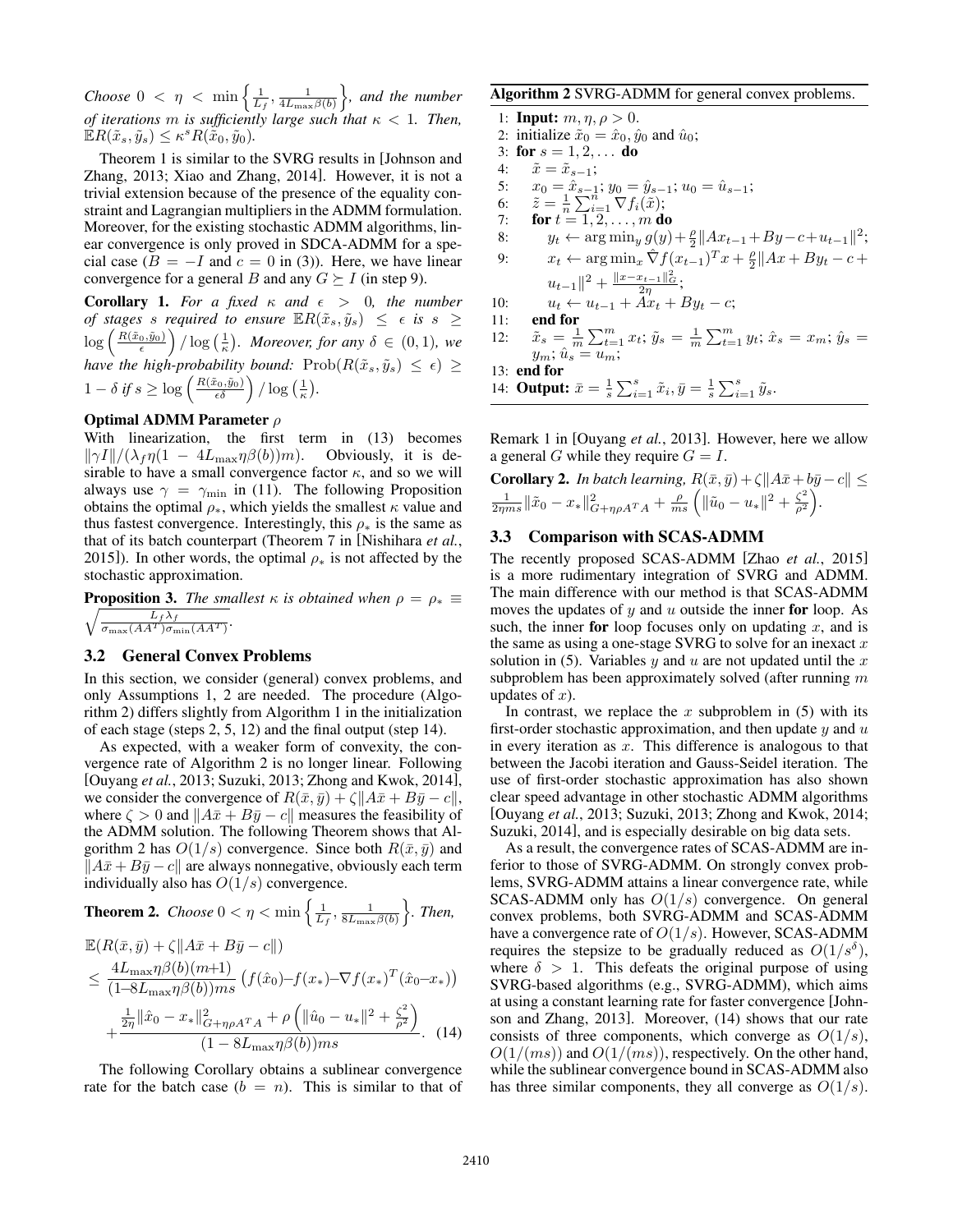Table 1: Convergence rates and space requirements of various stochastic ADMM algorithms, including stochastic ADMM (STOC-ADMM) [Ouyang *et al.*, 2013], online proximal gradient descent ADMM (OPG-ADMM) [Suzuki, 2013], regularized dual averaging ADMM (RDA-ADMM) [Suzuki, 2013], stochastic averaged gradient ADMM (SAG-ADMM) [Zhong and Kwok, 2014], stochastic dual coordinate ascent ADMM (SDCA-ADMM) [Suzuki, 2014], scalable stochastic ADMM (SCAS-ADMM) [Zhao *et al.*, 2015], and the proposed SVRG-ADMM. Here,  $d$ ,  $\tilde{d}$  are dimensionalities of x and y in (3).

|                  | general convex | strongly convex | space requirement |
|------------------|----------------|-----------------|-------------------|
| <b>STOC-ADMM</b> |                | $O(\log T/T)$   | $+ d^2$           |
| OPG-ADMM         |                | $O(\log T/T)$   | O(dd)             |
| <b>RDA-ADMM</b>  |                | $O(\log T/T)$   | O(dd)             |
| <b>SAG-ADMM</b>  | O(1/T)         | unknown         | $O(dd + nd)$      |
| <b>SDCA-ADMM</b> | unknown        | linear rate     | $0(dd+n)$         |
| <b>SCAS-ADMM</b> | O(1/T)         | O(1/T)          | O(dd)             |
| <b>SVRG-ADMM</b> |                | linear rate     | dd.               |

To make the cost of full gradient computation less pronounced, a natural choice for *m* is  $m = O(n)$  [Johnson and Zhang, 2013]. Hence, SCAS-ADMM can be much slower than SVRG-ADMM when *n* is large.

#### 3.4 Space Requirement

The space requirements of Algorithms 1 and 2 mainly come from step 12. For simplicity, we consider  $B = -I$  and  $c = 0$ , which are assumed in [Suzuki, 2013; 2014]. Moreover, we assume that the storage of the *n* old gradients can be reduced to the storage of *n* scalars, which is often the case in many machine learning models [Johnson and Zhang, 2013].

A summary of the space requirements and convergence rates for various stochastic ADMM algorithms is shown in Table 1. As can be seen, among those with variance reduction, the space requirements of SCAS-ADMM and SVRG-ADMM are independent of the sample size *n*. However, as discussed in the previous section, SVRG-ADMM has much faster convergence rates than SCAS-ADMM on both strongly convex and general convex problems.

# 4 Experiments

# 4.1 Graph-Guided Fused Lasso

We perform experiments on the generalized lasso model  $\sum_{i=1}^{n} \ell_i(x) + ||Ax||_1$ , where  $\ell_i$  is the logistic loss on sample *i*, and *A* is a matrix encoding the feature sparsity pattern. Here, we use graph-guided fused lasso [Kim *et al.*, 2009] and set  $A = [G; I]$ , where G is the sparsity pattern of the graph obtained by sparse inverse covariance estimation [Friedman *et al.*, 2008]. For the ADMM formulation, we introduce an additional variable *y* and the constraint  $Ax = y$ . Experiments are performed on four benchmark data sets<sup>1</sup> (Table 2). We use a mini-batch size of *b* = 100 on *protein* and *covertype*; and *b* = 500 on *mnist8m* and *dna*. Experiments are performed on a PC with Intel i7-3770 3*.*4GHz CPU and 32GB RAM,

Table 2: Data sets for graph-guided fused lasso.

|           | #training | #test   | dimensionality |
|-----------|-----------|---------|----------------|
| protein   | 72,876    | 72,875  | 74             |
| covertype | 290,506   | 290,506 | 54             |
| mnist8m   | 1,404,756 | 351.189 | 784            |
| dna       | 2,400,000 | 600,000 | 800            |

All methods listed in Table 1 are compared and in Matlab. The proposed SVRG-ADMM uses the linearized update in (12) and  $m = 2n/b$ . For further speedup, we simply use the last iterates in each stage  $(x_m, y_m, u_m)$  as  $\tilde{x}_s, \tilde{y}_s, \tilde{u}_s$ in step 12 of Algorithms 1 and 2. Both SAG-ADMM and SVRG-ADMM are initialized by running OPG-ADMM for  $n/b$  iterations.<sup>2</sup> For SVRG-ADMM, since the learning rate in (12) is effectively  $\eta/\gamma$ , we set  $\gamma = 1$  and only tune  $\eta$ . All parameters are tuned as in [Zhong and Kwok, 2014]. Each stochastic algorithm is run on a small training subset for a few data passes (or stages). The parameter setting with the smallest training objective is then chosen. To ensure that the ADMM constraint is satisfied, we report the performance based on  $(x_t, Ax_t)$ . Results are averaged over five repetitions.

Figure 1 shows the objective values and testing losses versus CPU time. SAG-ADMM cannot be run on *mnist8m* and *dna* because of its large memory requirement (storing the weights already takes 8.2GB for *mnist8m*, and 14.3GB for *dna*). As can be seen, stochastic ADMM methods with variance reduction (SVRG-ADMM, SAG-ADMM and SDCA-ADMM) have fast convergence, while those that do not use variance reduction are much slower. SVRG-ADMM, SAG-ADMM and SDCA-ADMM have comparable speeds, but SVRG-ADMM requires much less storage (see also Table 1). On the medium-sized *protein* and *covertype*, SCAS-ADMM has comparable performance with the other stochastic ADMM variants using variance reduction. However, it becomes much slower on the larger *minist8m* and *dna*, which is consistent with the analysis in Section 3.3.

<sup>&</sup>lt;sup>1</sup>Downloaded  $from$  http://www.csie.ntu.edu.tw/ $\sim$ cilin/ libsvmtools/datasets/, http://osmot.cs.cornell.edu/kddcup/datasets. html, and http://largescale.ml.tu-berlin.de/instructions/.

<sup>&</sup>lt;sup>2</sup>This extra CPU time is counted towards the first stages of SAG-ADMM and SVRG-ADMM.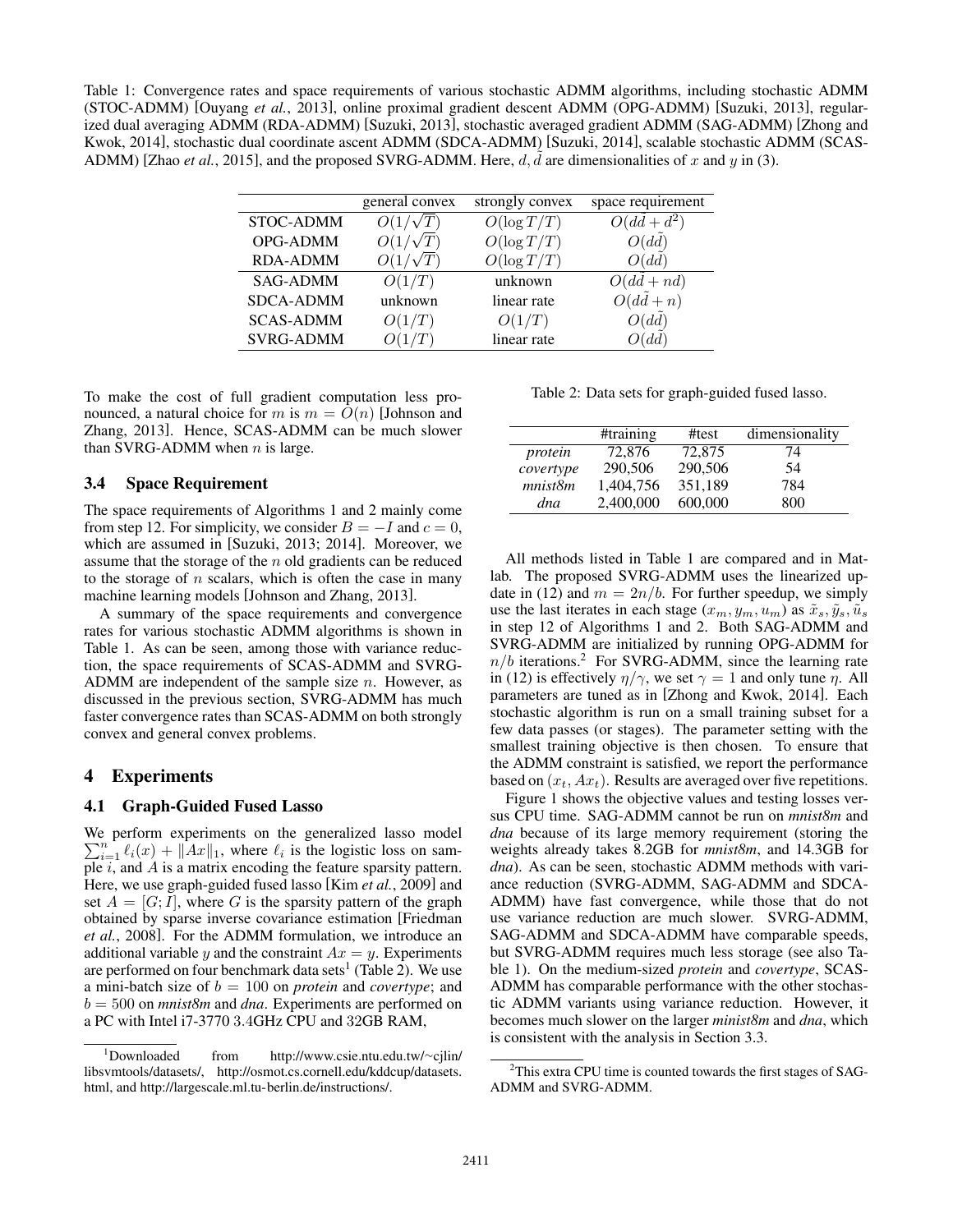

Figure 1: Performance vs CPU time (in sec) on graph-guided fused lasso (Top: objective value; Bottom: testing loss).

#### 4.2 Multitask Learning

When there are a large number of outputs, the much smaller space requirement of SVRG-ADMM is clearly advantageous. In this section, experiments are performed on an 1000-class ImageNet data set [Russakovsky *et al.*, 2015]. We use 1,281,167 images for training, and 50*,* 000 images for testing. 4096 features are extracted from the last fully connected layer of the convolutional net VGG-16 [Simonyan and Zisserman, 2014]. The multitask learning problem is formulated as:  $\min_{X} \sum_{i=1}^{N} \ell_i(X) + \lambda_1 ||X||_1 + \lambda_2 ||X||_*,$  where  $X \in \mathbb{R}^{d \times N}$ is the parameter matrix,  $\ddot{N}$  is the number of tasks,  $d$  is the feature dimensionality,  $\ell_i$  is the multinomial logistic loss on the *i*th task, and  $\|\cdot\|_*$  is the nuclear norm. To solve this problem using ADMM, we introduce an additional variable  $X'$  with the constraint  $X' = X$ . On setting  $A = [I; I]$ , the regularizer is then  $g(AX) = g([X; X']) = \lambda_1 ||X||_1 + \lambda_2 ||X'||_*$ . We set  $\lambda_1 = 10^{-5}$ ,  $\lambda_2 = 10^{-4}$ , and use a mini-batch size  $b = 500$ . SAG-ADMM requires 38.2TB for storing the weights, and SDCA-ADMM 9.6GB for the dual variables, while SVRG-ADMM requires 62.5MB for storing  $\tilde{x}$  and the full gradient.

Figure 2 shows the objective value and testing error versus time. SVRG-ADMM converges rapidly to a good solution. The other non-variance-reduced stochastic ADMM algorithms are very aggressive initially, but quickly get much slower. SCAS-ADMM is again slow on this large data set.



Figure 2: Performance vs CPU time (in min) on ImageNet.

#### 4.3 Varying  $\rho$

Finally, we perform experiments on total-variation (TV) regression [Boyd *et al.*, 2011] to demonstrate the effect of  $\rho$ . Samples  $z_i$ 's are generated with i.i.d. components from the standard normal distribution. Each  $z_i$  is then normalized to  $||z_i|| = 1$ . The parameter *x* is generated according to http://www.stanford.edu/~boyd/papers/admm/. The output  $o_i$  is obtained by adding standard Gaussian noise to  $x^T z_i$ . Given *n* samples  $\{(z_1, o_1), \ldots, (z_n, o_n)\}\)$ , TV regression is formulated as:  $\min_{x} \frac{1}{2n} \sum_{i=1}^{n} ||o_i - x^T z_i||^2 + \lambda ||Ax||_1$ , where  $A_{ij} = 1$  if  $i = j$ ;  $-1$  if  $j = i + 1$ ; and 0 otherwise.

We set  $n = 100,000, d = 500, \lambda = 0.1/\sqrt{n}$ , and a minibatch size  $b = 100$ . Figure 3 shows the objective value and testing loss versus CPU time, with different  $\rho$ 's. As can be seen,  $\rho_*$  in Proposition 3 outperforms the other choices of  $\rho$ .



Figure 3: Performance of SVRG-ADMM at different  $\rho$ 's.

# 5 Conclusion

This paper proposed a non-trivial integration of SVRG and ADMM. Its theoretical convergence rates are as fast as existing variance-reduced stochastic ADMM algorithms, but its storage requirement is much lower, even independent of the sample size. Experimental results demonstrate its benefits over other stochastic ADMM methods.